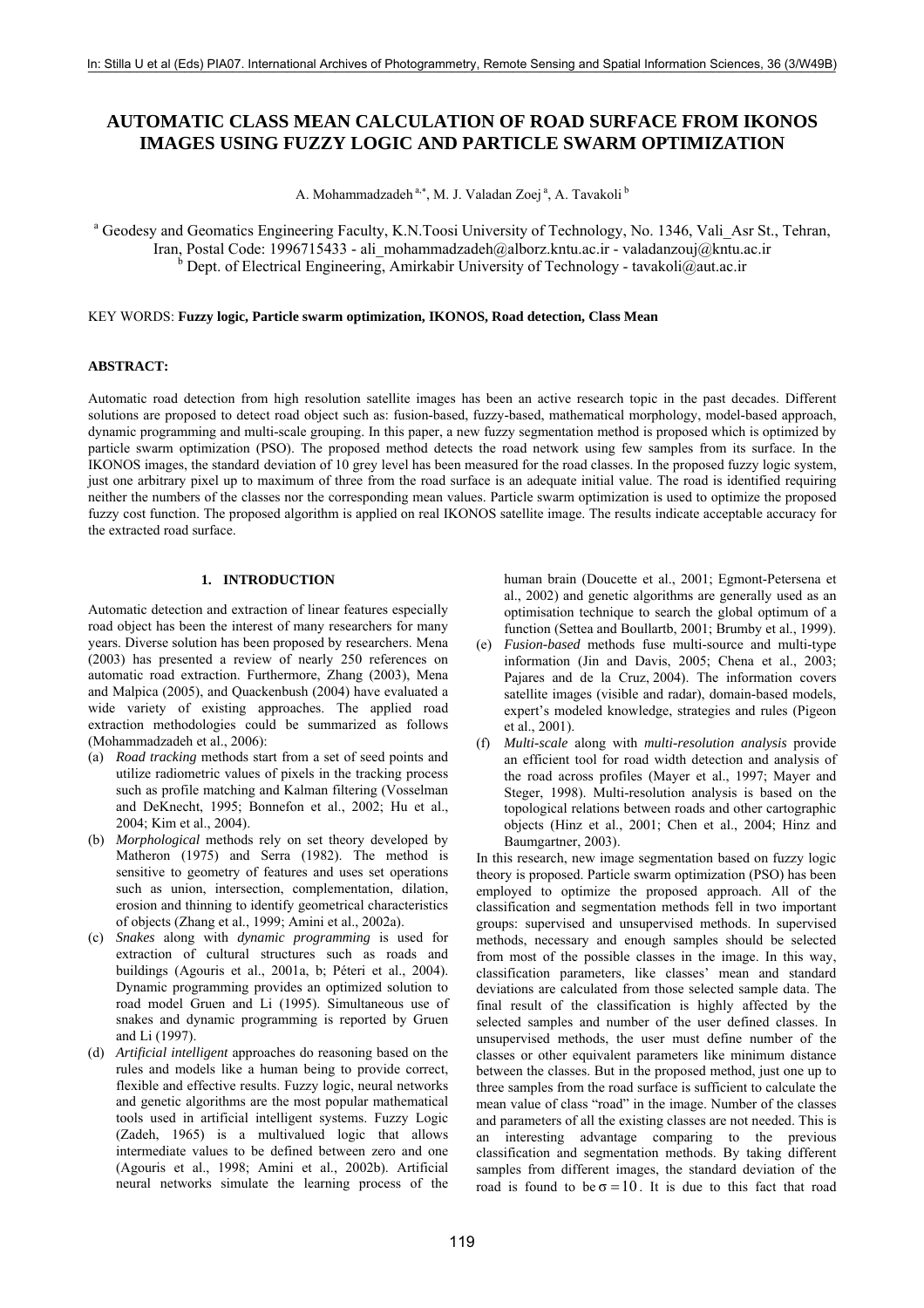surface is mostly homogenous and high radiometric variations are not expected. To see the efficiency of the method, it is applied on both simulated and real pansharpened IKONOS satellite image.

#### **2. FUZZY SEGMENTATION OPTIMIZED BY PSO**

Mohammadzadeh et al. (2006) proposed a new fuzy segmentation method, which computes road radiometric mean values in each ban using just few samples from its surface. In the proposed system, a blind search with one gray level accuracy in the search domain is performed to find the best mean value. The search domain is considered to be discrete and therefore few point are tested and there is fear of incorrect answers. Due to the mentioned reasons, a global minimum search approach should be applied to the proposed method. In addition, this will lead to a higher accuracy with sub gray level accuracy. In other words, PSO will find the global minimum of the fuzzy cost function with higher accuracy. Figure 1 illustrates the flowchart of the proposed algorithm.



The implemented PSO generates m=25 random particles in a continuous cubic search domain. Each of the particles has three values in the three dimensional search space, which are possible mean values of road in bands 1, 2, and 3. After taking few samples from the road surface, maximum and minimum values of particle 'm' in the band 'n' ( $p_{m,n}^{old}$ ) will be defined as :

: user selected sample pixel; *M*

 $M = [M_1, M_2, \dots, M_n, \dots, M_N]$ : A pixel from the image

 $\forall M_n \in X, \quad p_{m,n}^{\text{old}} = [(M_n - 15), (M_n + 15)] \quad ; n = 1,2,3$ 

Then the fuzzy cost function is evaluated for each of the produced particles. The particle that has the minimum cost value will be chosen as the best particle in each iteration. Then position of the particles will be updated based by the velocity vector which are influenced by both the best global solution associated with the lowest cost ever found by a particle and the best local solution associated with the lowest cost in the present population (see formulas 1 and 2). The best local solution replaces the best global solution if it has lower cost. The above procedure is carried out until the termination condition is met. For example, if differences of the two consequently calculated best mean values were below a user-defined threshold then the process will be finished and the last global best position would be considered as the final calculated best mean values of the road.

$$
\begin{aligned}\n v_{m,n}^{new} &= v_{m,n}^{old} + \Gamma_1 \times r_1 \times (p_{m,n}^{local best} - p_{m,n}^{old}) + \\
&\Gamma_2 \times r_2 \times (p_{m,n}^{local best} - p_{m,n}^{old}) \\
p_{m,n}^{new} &= p_{m,n}^{old} + v_{m,n}^{new}\n \end{aligned} \tag{1}
$$

Where,

 $v_{m,n}^{\text{old}} =$  particle old velocity  $v_{m,n}^{new} =$  particle updated velocity

 $p_{m,n}^{\text{old}} =$  particle old position

- $p_{m,n}^{new}$  = particle updated position
- $r_1, r_2 =$  independent uniform random numbers
- $\Gamma_1 = \Gamma_2 = 2$  *learning factor*
- $p_{m,n}^{local best} = best local solution$

$$
p_{m,n}^{global\ best} = best\ global\ solution
$$



Figure 2. Flowchart of the fuzzy method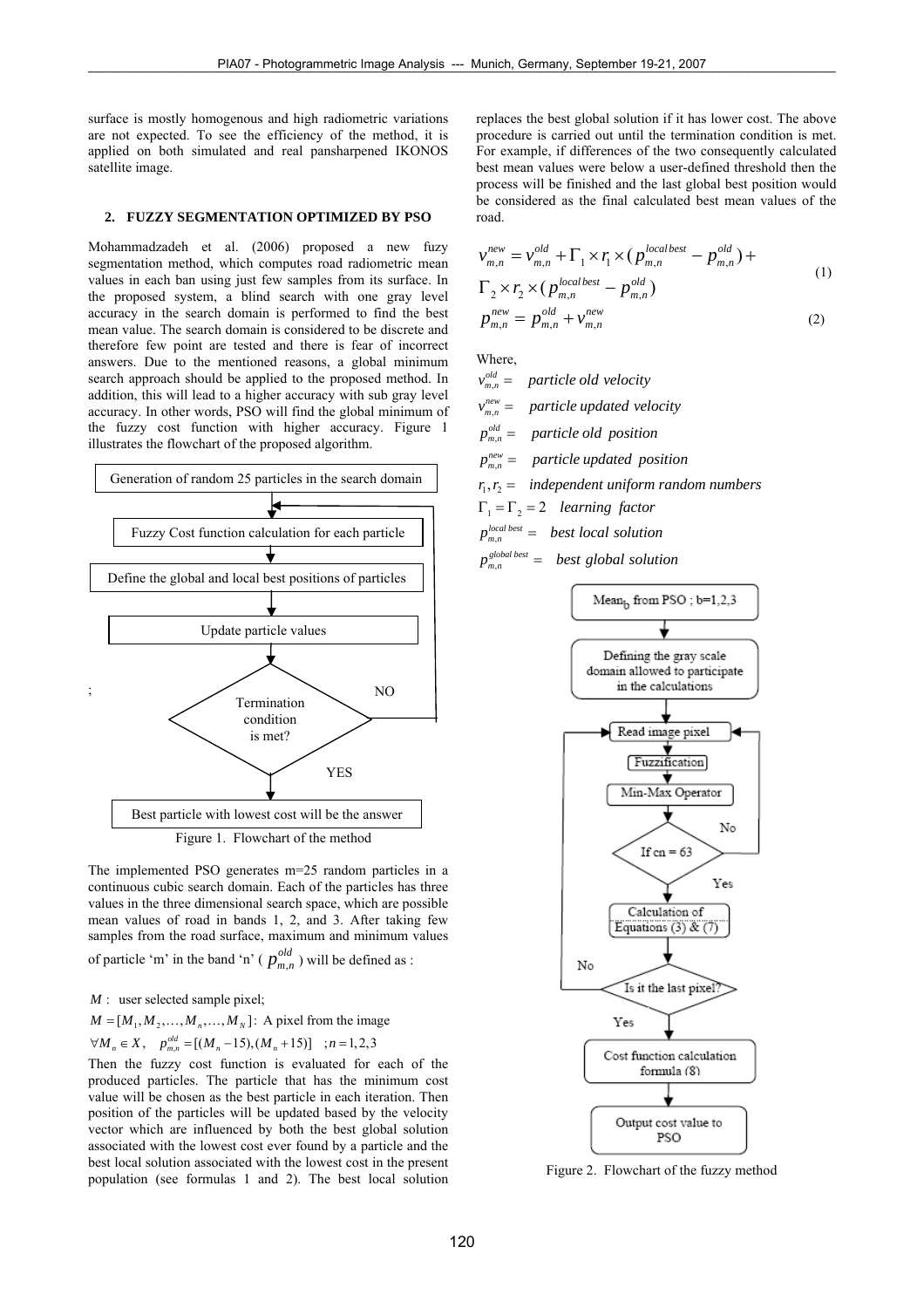Figure 2 shows the flowchart of the implemented fuzzy system. The particle position as  $p_{m,n}^{old}$  from the PSO method represents *mean*<sub>*b*</sub> ;  $b = 1, 2, 3$  which are the inputs of the fuzzy system. The pixels should satisfy the following criteria to participate in the fuzzy process:

$$
X = [x_1, x_2, \dots, x_b, \dots, x_B];
$$
 A pixel from the image  

$$
\forall x_b \in X, \quad (mean_b - 5.25 \cdot \sigma) \le x_b \le (mean_b + 5.25 \cdot \sigma) \quad ; b = 1, 2, 3
$$
 (3)

There are 5\*5\*5=125 possible fuzzy classes for three bands. Figure depicts the generated 5\*5=25 classes in two bands.



Figure 3. Defined classes using MFs of bands 1 and 2

Matrix F is calculated for each pixel of the image (see equation 4). The maximum among the minimum value of each column is found and its column number is attributed "cn". If  $cn \neq 63$ , then the image pixel is considered as non-road.

$$
f_{b,c}(x_b) = \exp(-\frac{(x_b - \mu_{b,c})^2}{2 * \sigma_{b,c}^2}) \Rightarrow f = [f_{b,c}]
$$
  

$$
\forall x_b \in [0, 255] \sum_{i=1}^{c=125} f_{b,i}(x_b) = 1
$$
 (4)

If *"t"* is the total number of initially identified road pixels, then for a pixel  $X_j$  where  $1 \le j \le t$ :

$$
\mathbf{r}_{j} = \begin{bmatrix} \mathbf{r}_{1,1} \\ \mathbf{r}_{2,1} \\ \mathbf{r}_{3,1} \end{bmatrix}_{(M_{j})} = \begin{bmatrix} (\mathbf{x}_{1} - \mu_{1,\text{cn}}) \cdot (\frac{1 - \mathbf{f}_{1,\text{cn}}}{\text{sum}(\mathbf{f}_{1,1:125})}) \\ (\mathbf{x}_{2} - \mu_{2,\text{cn}}) \cdot (\frac{1 - \mathbf{f}_{2,\text{cn}}}{\text{sum}(\mathbf{f}_{2,1:125})}) \\ (\mathbf{x}_{3} - \mu_{3,\text{cn}}) \cdot (\frac{1 - \mathbf{f}_{3,\text{cn}}}{\text{sum}(\mathbf{f}_{3,1:125})}) \end{bmatrix}_{(M_{j})}
$$
\n
$$
\text{sig\_cn} = \begin{bmatrix} \sigma_{1,\text{cn}}^{2} & 0 & 0 \\ 0 & \sigma_{2,\text{cn}}^{2} & 0 \\ 0 & 0 & \sigma_{3,\text{cn}}^{2} \end{bmatrix}
$$
\n(5)

$$
c_j = \sqrt{r_j \cdot inv(sig \_cn) \cdot r_j^T} \implies \quad sum\_c = \sum_{j=1}^r c_j \tag{6}
$$

$$
d_j = \sum_{b=1}^{3} \left(1 - \frac{f_{b,m}}{sum(f_{b,1125})}\right)^2 \implies sum_d = \sum_{j=1}^{t} d_j \tag{7}
$$

This procedure is applied to all image pixels (or a selected window) and the cost function is calculated as:

$$
Cost\_mean = \frac{sum\_c}{sum\_d \cdot t}
$$
 (8)

The value of 'cost\_mean' will be sent back to the PSO algorithm as the cost value for a particle like  $p_{m,n}^{old}$ .

# **3. IMPLEMENTATION AND RESULTS**

Four simulated patterns are generated with hypothetic mean and standard deviation values as defined in Table 1 and is shown Figure 4. Table 2 shows the computed mean values for the simulated patterns using the proposed fuzzy-PSO method. The sub gray level difference between the computed mean values and the corresponding hypothetic ones indicate the efficiency and accuracy of the proposed method.



Figure 4. Simulated patterns (a) to (d).

Table 1. Hypothetic values used for pattern generation.

| Pattern        | Band 1<br>(grey level)       |              | Rand <sub>2</sub><br>(grey level) |              | Band3<br>(grey level) |              |
|----------------|------------------------------|--------------|-----------------------------------|--------------|-----------------------|--------------|
|                | $\mu_{\scriptscriptstyle 1}$ | $\sigma_{1}$ | $\mu_{\rm{2}}$                    | $\sigma_{2}$ | $\mu_{\rm a}$         | $\sigma_{3}$ |
| Pattern<br>(a) | 140.3                        | 6            | 93.2                              | 9            | 104.8                 | 8            |
| Pattern<br>(b) | 82.7                         | 7            | 113.7                             | 6            | 125.9                 | 4            |
| Pattern<br>(c) | 123.3                        | 8            | 137.5                             | 10           | 86.4                  | 7            |
| Pattern<br>(d) | 98.7                         | 10           | 158.3                             | 9            | 63.1                  | 6            |

| Table 2. Computed mean values. |                              |                                   |                              |  |  |  |
|--------------------------------|------------------------------|-----------------------------------|------------------------------|--|--|--|
| Pattern                        | Rand 1<br>(grey level)       | Band <sub>2</sub><br>(grev level) | Band3<br>(grev level)        |  |  |  |
|                                | $\mu_{\scriptscriptstyle 1}$ | $\mu$ ,                           | $\mu_{\scriptscriptstyle 2}$ |  |  |  |
| Pattern (a)                    | 139.90                       | 93.23                             | 104.82                       |  |  |  |
| Pattern (b)                    | 82.98                        | 113.29                            | 125.88                       |  |  |  |
| Pattern (c)                    | 123.79                       | 137.87                            | 86.18                        |  |  |  |
| Pattern (d)                    | 98.98                        | 157.95                            | 62.94                        |  |  |  |

Figure 5 shows a window of 595\*425 pixels from a pansharpened IKONOS image of Kish Island in Iran. In large scenes the road surface would be itself consist of two or three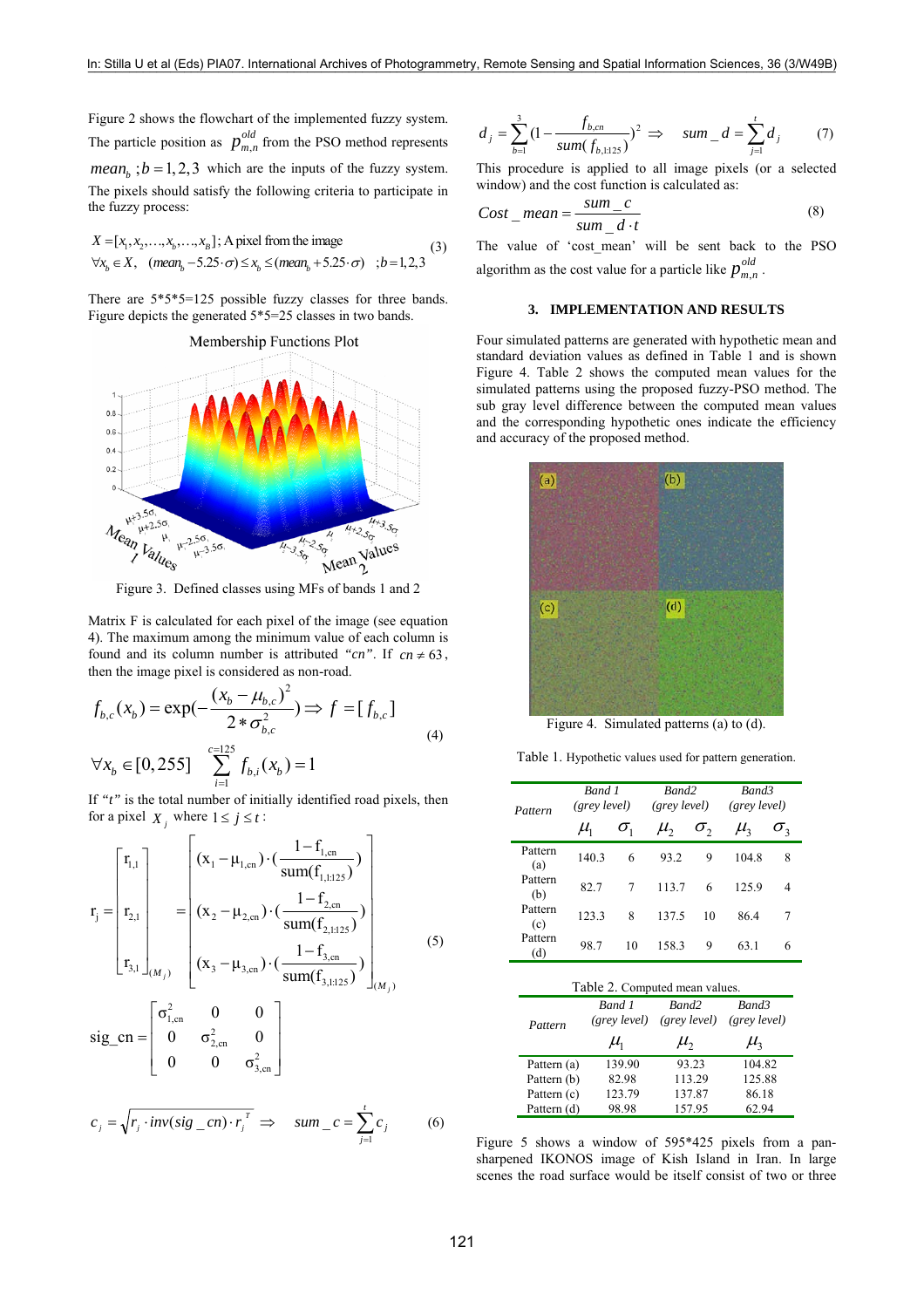subclasses. Two subclasses were identified using the proposed methodology. The first arbitrary input sample was (63, 81, 77) and the calculated road mean for the first subclass was (68.30, 90.45, 85.06). The second arbitrary input sample was (100, 120, 100) and the calculated road mean for the first subclass was (93.66, 109.72, 95.79). The result of applying the proposed method is shown in Fig. 6.



Figure 5. IKONOS pan-sharpened image



Figure 6. Detected road surface using fuzzy-PSO method.



Figure 7. Block diagram used in morphology approach

Mohammadzadeh et al. (2004) extract road centreline based on mathematical morphology. Figure 7 shows the block diagram used in mathematical morphology. Mathematical morphology is non-linear image processing tool, which is sensitive to the objects shape. As roads appear as elongated narrow object in the image, therefore it is suitable to use mathematical morphology to extract road centreline. After applying the mentioned morphological algorithm, the final extracted road is shown in figure 8.



(a) result of trivial opening



(b) Closing operation



(c) result of opening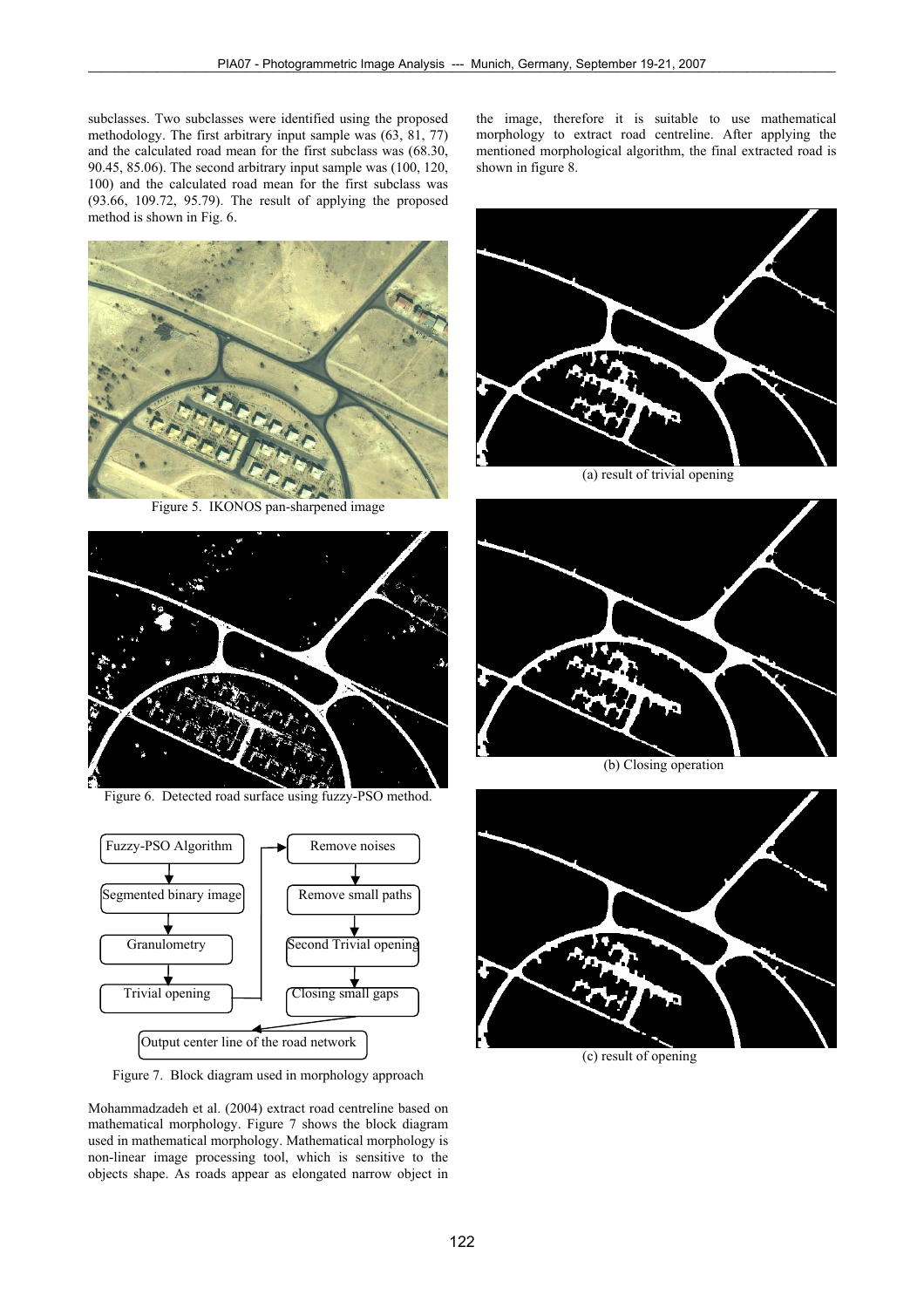

(d) applying second trivial opening



(e) second closing operator



(f) extracted road centerline

 Figure 8. Road extraction from pan-sharpened IKONOS image of a rural area of *Kish* island: (a) result of trivial opening, (b) closing operator, (c) result of opening operation, (d) applying second trivial opening, (e) second closing operator, and (f) extracted road centerline in red which is superimposed on the original image.

#### **4. CONCLUSIONS**

The proposed fuzzy-PSO approach calculates the road's mean values automatically in different bands by using one up to three samples from the road surface with sub grey level accuracy. It

is tested on both simulated and high resolution satellite images. Mathematical morphology is used to extract the road centerline. We should consider that the standard deviation of the road class is considered  $\sigma = 10$  according to different sample we had from different IKONOS images. It is due to this fact that road appear as homogenous surface in the satellite images and so we do not expect high variance in the road surface reflectance data. The proposed algorithm shows a promising result. But one of our future efforts is to find a solution to obtain the exact standard deviation of the road surface from the satellite image in an automatic manner to achieve a more reliable detection algorithm. This would also lead us to detect other planimetric objects.

# **5. REFERENCE**

Agouris, P., Gyftakis, S. and Stefanidis, A., 1998. Using a fuzzy supervisor for object extraction within an integrated geospatial environment. *International Archives Photogrammetry and Remote Sensing,* 32(3/1):191-195.

Agouris, P., Gyftakis, S. and Stefanidis, A., 2001a. Qualityaware deformable models for change detection. Proceeding of *IEEE International Conference on Image Processing (ICIP),*  Thessaloniki, Greece. 2: 805–808.

Agouris, P., Stefanidis, A. and Gyftakis, S., 2001b. Differential Snakes for Change Detection in Road Segments. *Photogrammetric Engineering & Remote Sensing,* 67(12): 1391-1399.

Amini, J., Saradjian, M.R., Blais, J.A.R., Lucas, C. and Azizi, A., 2002a. Automatic road side extraction from large scale image maps. *International Journal of Applied Earth Observation Geoinformation,* 4(2): 95–107.

Amini, J., Lucas, C., Saradjian, M.R., Azizi, A. and Sadeghian, S., 2002b. Fuzzy logic system for road identification using Ikonos images. *Photogrammetric Record*, 17(99): 493-503.

Bonnefon, R., Dherete, P. and Desachy, J., 2002. Geographic information system updating using remote sensing images. *Pattern Recognition Letter*, 23 (9): 1073-1083.

Brumby, S. P., Perkins, S. J., Theiler, J., Szymanski, J. J., Bloch, J. J., and Mitchell, M., 1999. Investigation of image feature extraction by a genetic algorithm. *Proceedings of the International Society for Optical Engineering, SPIE 3812,*  Bellingham. Pages: 24-31.

Chen, T., Wang, J., Zhang, K., 2004. A Wavelet Transform Based Method for Road Centerline Extraction*. Photogrammetric Engineering & Remote Sensing*, 70(12): 1423-1432.

Chena, C.-M., Hepnerb, G.F. and Forster, R.R., 2003. Fusion of hyperspectral and radar data using the HIS transformation to enhance urban surface features*. ISPRS Journal of Photogrammetry & Remote Sensing,* 58(1-2): 19–30.

Doucette, P., Agouris, P., Stefanidis, A. and Musavi, M., 2001. Self-Organized Clustering for Road Extraction in Classified Imagery*. ISPRS Journal of Photogrammetry and Remote Sensing*, 55(5-6): 347-358.